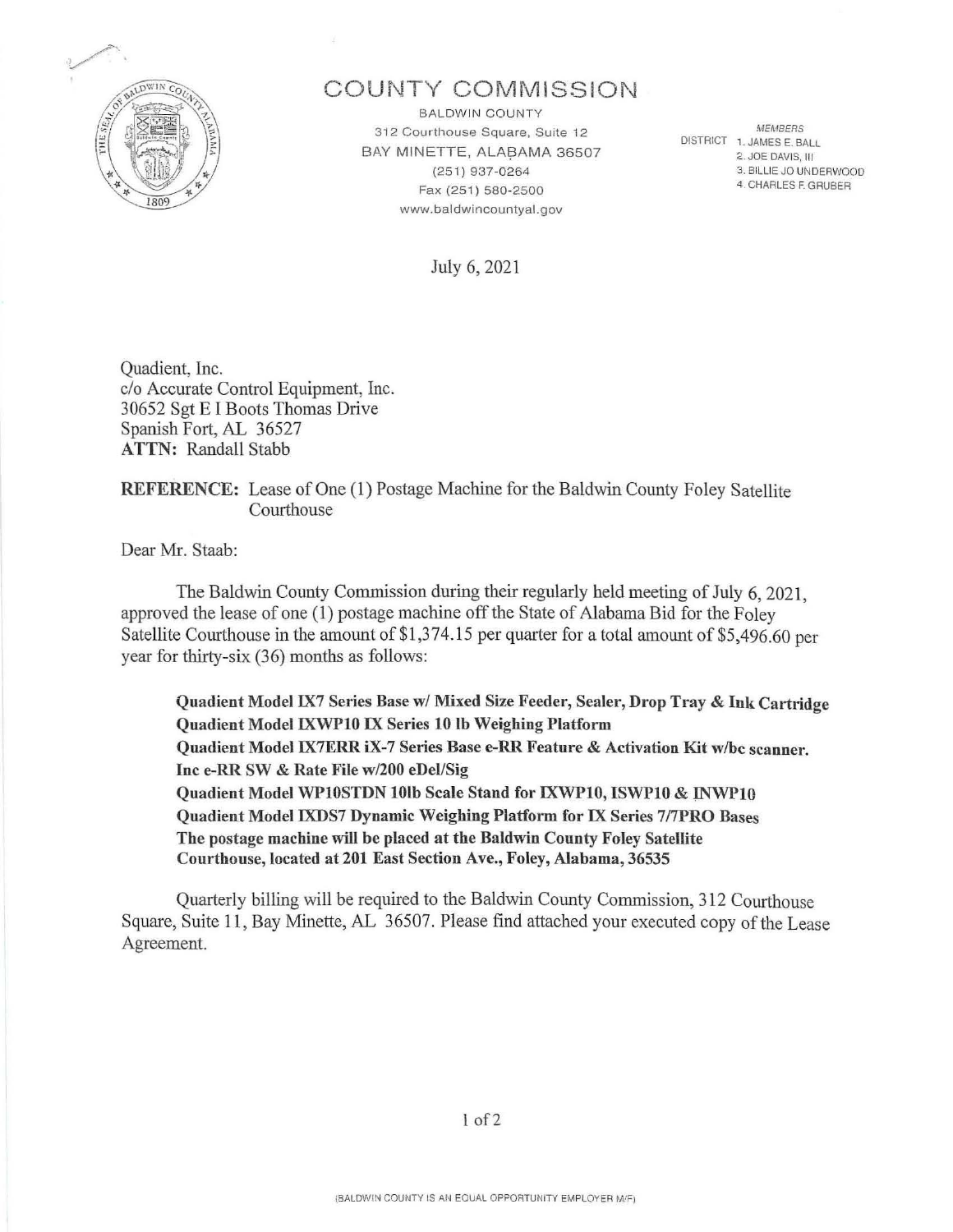If you have any questions, please call the Purchasing Director, Wanda Gautney at (251) 580-2520.

Sincerely

THE VIS CONSERVERT PRODUCED A VIS, III, Chairman Baldwin County Commission

JD:wg Item#BE10

**Attachment** 

 $\frac{1}{2}$  ,  $\frac{1}{2}$  ,  $\frac{1}{2}$  ,  $\frac{1}{2}$  ,  $\frac{1}{2}$ 

cc: Wanda Gautney, Purchasing Director Jeannie Bonifay, Foley Courthouse Coordinator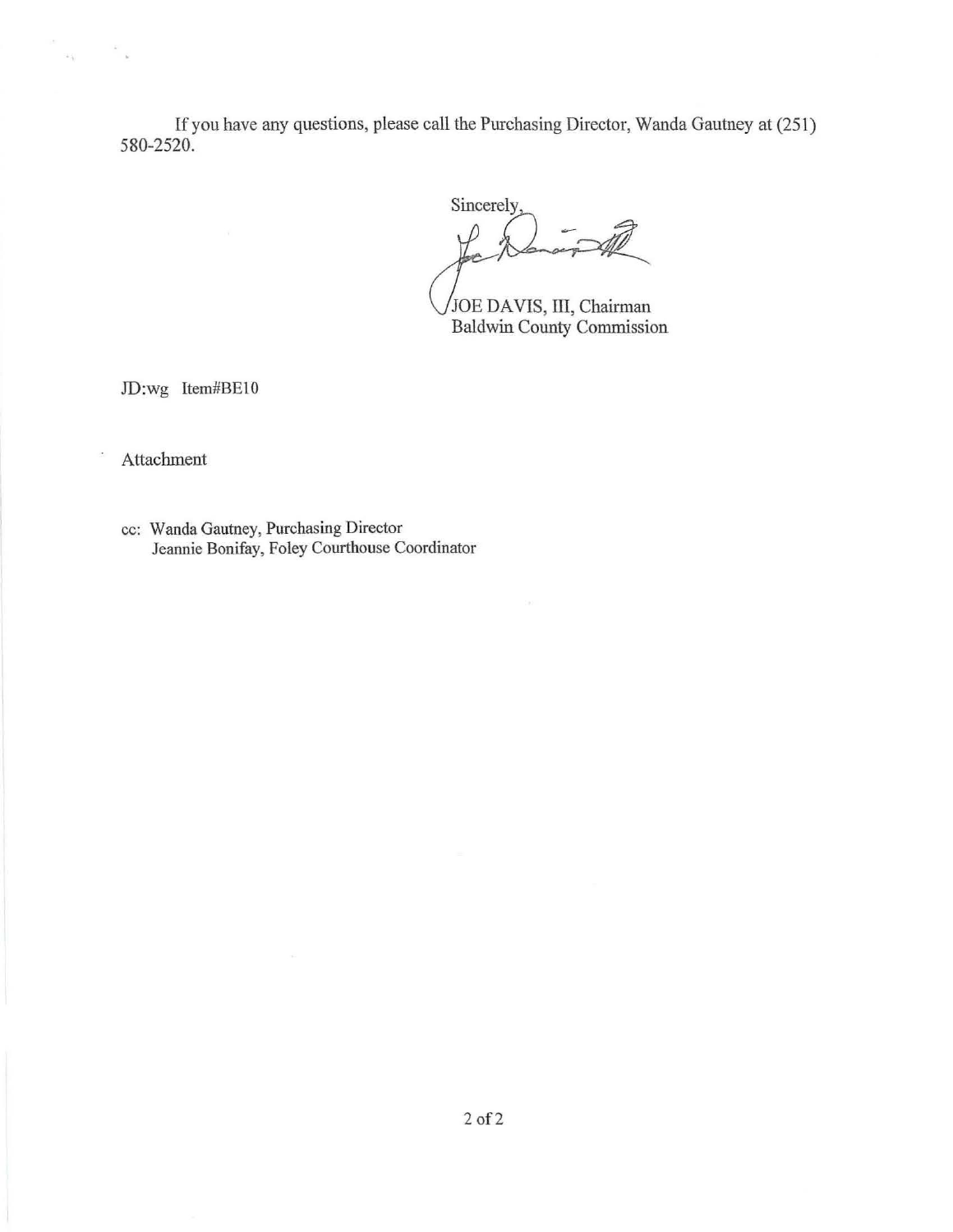

## **Government Product Lease Agreement**  with Postage Meter Rental Agreement

Section (A) Office Information

| Office Number                                           |                                                               | Office Name                                                                                                                 |                                                                          |                                              |                |                                                         | Phone #                 |                                                                              | Date                |                |  |
|---------------------------------------------------------|---------------------------------------------------------------|-----------------------------------------------------------------------------------------------------------------------------|--------------------------------------------------------------------------|----------------------------------------------|----------------|---------------------------------------------------------|-------------------------|------------------------------------------------------------------------------|---------------------|----------------|--|
| <b>Accurate Control Equipment Inc.</b><br>601           |                                                               |                                                                                                                             |                                                                          |                                              |                |                                                         | (251) 928-4976          |                                                                              | 06/09/2021          |                |  |
|                                                         |                                                               |                                                                                                                             | <b>Section (B) Billing Information</b>                                   |                                              |                |                                                         |                         | Section (C) Installation Information (if different from billing information) |                     |                |  |
| <b>BALDWIN COUNTY COMMISSION</b><br><b>Company Name</b> |                                                               |                                                                                                                             |                                                                          |                                              | Company Name   |                                                         | <b>FOLEY COURTHOUSE</b> |                                                                              |                     |                |  |
| <b>DBA</b><br><b>ACCOUNTS PAYABLE</b>                   |                                                               |                                                                                                                             |                                                                          |                                              |                | <b>Installation Address</b><br><b>201 E SECTION AVE</b> |                         |                                                                              |                     |                |  |
|                                                         | <b>Billing Address</b><br>312 COURTHOUSE SQ STE 11            |                                                                                                                             |                                                                          | City State Zip+4                             |                | <b>FOLEY</b>                                            | <b>AL</b>               | 36535-2769                                                                   |                     |                |  |
| City State Zip+4                                        |                                                               | <b>BAY MINETTE</b>                                                                                                          |                                                                          | <b>AL</b>                                    | 36507-4809     | <b>Contact Name</b>                                     |                         | <b>JEANNIE PEERSON</b>                                                       | Phone               | (251) 972-6833 |  |
| <b>Contact Name</b>                                     |                                                               |                                                                                                                             |                                                                          | Phone                                        | (251) 580-2520 | <b>Contact Title</b>                                    |                         | <b>ADMINISTRATIVE SUPPORT</b>                                                | Fax                 | (251) 972-6842 |  |
| <b>Contact Title</b>                                    |                                                               |                                                                                                                             | Fax                                                                      |                                              |                | <b>Email Address</b>                                    |                         | JEANNIE.PEERSON@BALDWINCOUNTYAL.GOV                                          |                     |                |  |
| <b>Email Address</b>                                    |                                                               |                                                                                                                             |                                                                          |                                              | PO#            | Main Post Office                                        |                         |                                                                              | PO 5-Digit Zip Code |                |  |
|                                                         |                                                               |                                                                                                                             |                                                                          |                                              |                | <b>Section (D) Products</b>                             |                         |                                                                              |                     |                |  |
| Qty                                                     |                                                               | Description (include Serial Number, if applicable)<br><b>Model / Part Number</b>                                            |                                                                          |                                              |                |                                                         |                         |                                                                              |                     |                |  |
|                                                         | IX7                                                           |                                                                                                                             | iX-7 Series Base w/ Mixed Size Feeder, Sealer, Drop Tray & Ink Cartridge |                                              |                |                                                         |                         |                                                                              |                     |                |  |
| 1                                                       | IXWP10                                                        |                                                                                                                             | IX Series 10 Ib Weighing Platform                                        |                                              |                |                                                         |                         |                                                                              |                     |                |  |
| 1                                                       | IX7ERR                                                        | iX-7 Series Base e-RR Feature & Activation Kit w/bc scanner. Inc e-RR SW & Rate File w/200 eDel/Sig Conf & 500 eCert labels |                                                                          |                                              |                |                                                         |                         |                                                                              |                     |                |  |
| 1                                                       | WP10STDN                                                      |                                                                                                                             |                                                                          | 10lb Scale Stand for IXWP10, ISWP10 & INWP10 |                |                                                         |                         |                                                                              |                     |                |  |
|                                                         | Dynamic Weighing Platform for IX Series 7/7PRO Bases<br>IXDS7 |                                                                                                                             |                                                                          |                                              |                |                                                         |                         |                                                                              |                     |                |  |

Section (E) Lease Payment Information & Lease Payment Schedule Section (F) Postage Meter & Postage Funding Information

D Software Support for premise (non-cloud) solutions

| Tax Status:                                                                                                        | Number of<br><b>Months</b> | <b>Monthly Payment</b><br>(Plus applicable taxes)        | Meter Model                                                                                                                                                                                                                 | IX7AI                                                                                                 | Machine Model                                                                                                                      |  | IX7 |
|--------------------------------------------------------------------------------------------------------------------|----------------------------|----------------------------------------------------------|-----------------------------------------------------------------------------------------------------------------------------------------------------------------------------------------------------------------------------|-------------------------------------------------------------------------------------------------------|------------------------------------------------------------------------------------------------------------------------------------|--|-----|
| Taxable<br>✔ Tax Exempt<br>Certificate attached<br><b>Billing Frequency:</b><br>Monthly<br>✔ Quarterly<br>Annually | 36<br>First                | \$458.05                                                 | Postage Funding Method:<br><b>Bill Me</b><br>Prepay by Check<br><b>OMAS</b><br>Agency Code                                                                                                                                  | ACH Debit (Submit customer authorization form)<br>CPU (include authorization form)<br>Sub Agency Code | Postage Funding Account:<br>V<br>POC<br>TMS<br>$\blacktriangleright$ Existing<br>New<br><b>Existing Account Number:</b><br>7209641 |  |     |
| <b>Billing Method:</b><br>Standard<br>$\blacktriangleright$ Arrears                                                | Current Lease Number:      | N18071521<br>ACH (Customer to submit authorization form) | Service Products (Check all that apply)<br>√ Online Postal Rates iMeter™ App (SP10)<br>√ Online Postal Expense Manager iMeter™ App (SP20/NeoStats)<br>√ Online E-Services with Electronic Return Receipt iMeter™ App (SP35) |                                                                                                       |                                                                                                                                    |  |     |
|                                                                                                                    |                            |                                                          | RunMyMail<br>$\blacktriangleright$ Maintenance                                                                                                                                                                              | NeoShip PLUS (EP70PLUS)<br>NeoShip Install & User Guide (EP70GUIDES)                                  | 3G/4G Cell Service                                                                                                                 |  |     |

#### Section (G) Approval

 $\blacktriangleright$  Installation/Training

Existing customers who currently fund the Postage account by ACH Debit will not be converted to the Postage Funding Account unless initial here

This document consists of a Government Product Lease Agreement with Quadient Leasing USA, Inc.; and a Postage Meter Rental Agreement, and Online Services and Software Agreement with Quadient, Inc.; and a Postage Funding Account Agreement with Quadient Finance USA, Inc. Your signature constitutes an offer to enter into such agreements, and acknowledges that you have received, read, and agree to all applicable terms and conditions (version Govemment-Equipment-Lease-Terms-USPS-Dealer-V9-2020), which are also available at www.quadient.com/Government-Equipment-Lease-Terms-USPS-Dealer-V9-2020, and that you are authorized to sign the agreements on behalf of the customer identified above. The applicable agreements will become binding on the companies identified above only after an authorized individual accepts your offer by signing below, or when the equipment is shipped to you.

Guided by Quadient, lnc.'s Sustainable Design and Responsible Manufacturing Policy, our Products may contain reused components. For more Information visit https://www.quadient.com/about-us/sustainable-design-and-manufacturing.

| ******* SEE PURCHASE ORDER ******            |                             |               |
|----------------------------------------------|-----------------------------|---------------|
| Authorized Signature                         | <b>Print Name and Title</b> | Date Accepted |
| atherine Braisted                            |                             | 6/15/2021     |
| Accepted by Quadient Inc. and its Affiliates |                             | Date Accepted |

Quadient Leasing USA Inc., 478 Wheelers Farms Rd, Milford CT 06461

1563 • 06109121 15 5652 · 21621 Government-Equipment-Lease-Terms-Dealer-USPS -V9-2020 (PF)